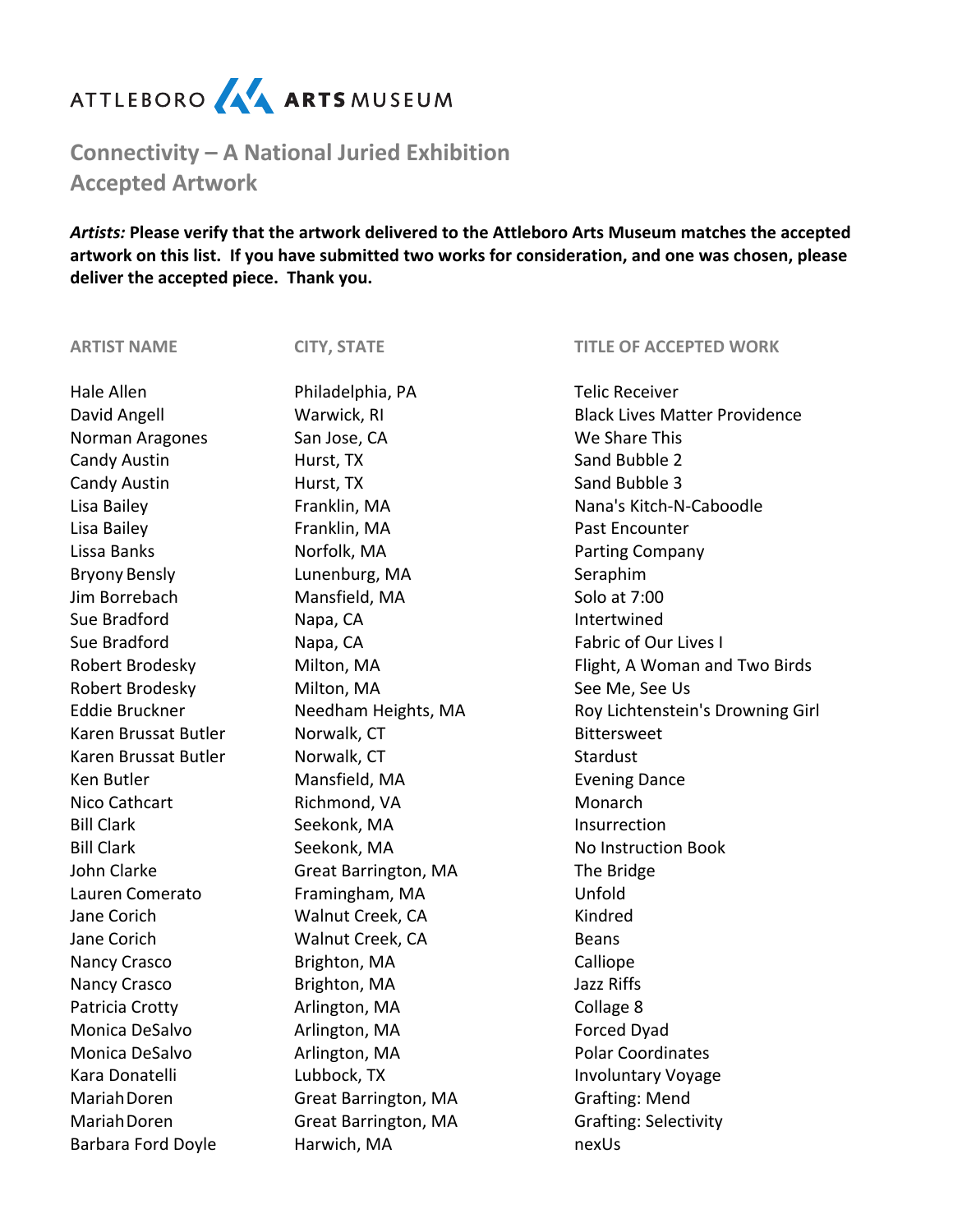Judy Doyle Danielson, CT Sandbar Path Timothy Eliot Attleboro, MA Lend Me Your Hand Cynthia Frank Charlotte, NC Pier+Dock7:18pm Cynthia Frank Charlotte, NC Pier+Dock2:47pm Nicolas Gadbois **Kansas City, MO** Surf Gianluca Giarrizzo della Harleysville, PA di Studia 3-21 Phyllis Gorsen Philadelphia, PA The Deerest of Dreams Jim Goss Hoboken, NJ P9.21 Jim Goss **Hoboken, NJ** P5.22 Teresa Harris **St. Joseph, MO** birdman3 Teresa Harris **St. Joseph, MO Attributes** Martha Heller **Newton, MA** To The Stitch Barbara Johansen Newman Needham, MA The Ghosts Swarm Jill Kerttula Charlottesville, VA Can You Hear Me? Jacob Kulin Boston, MA Arched-Cedar-II

Barbara Williams Larned Barrington, RI New York Riversian Write Soon Shiela Mahaney **Anchorage, AK** Mother and Child Shiela Mahaney **Anchorage, AK Consumer Shiela Moon** Dave Manousos **Sutter Creek, CA** Checking In Nancy McCormack Braintree, MA Pattern 1 Timothy McKnight Baldwin, MI and Burn and Interconnected

Lynn Nafey **Stow, MA** Apples for Sale Karole Nicholson **Attleboro, MA** Making Alterations Iris Osterman **Framingham, MA** Growth Polly Parke Dedham, MA Coffee Talk Andrew Redington Berlin, WI Empty Nest Michael Ricciardi Seattle, WA Deus Ex Machina Stephanie Roberts-Camello Pembroke, MA Family Relations Stephanie Roberts-Camello Pembroke, MA Working the land

Virginia Fitzgerald **Natick, MA** 'why is a raven like a writing desk ...' Donna Gordon Cambridge, MA Motherhood Deconstructed Mary Hurwitz **Covid 19 Pandemic Jigsaw Puzzle** Covid 19 Pandemic Jigsaw Puzzle Zhen Jiang New York, NY Qin ye chu man 秦野初蔓 Barbara Johansen Newman Needham, MA The Coming Storm of Words Sarah Jane Lapp Seekonk, MA Redemption: SJL responds to Jane Mayer's "Dark Money" Agustina Markez **Providence, RI Communist Constructs** Desde Lejos Weaving Detail Valerie Maser-Flanagan Carlisle, MA Symbiotic Entanglement # 3 Anne McNevin **Milford, MA I Stitched Myself Together** Jo-Ann Morgan Surfside Beach, SC Justice for All: Memorial for Ruth Bader Ginsburg Andrew Redington **Berlin, WI 50 CM3 of the Detritus of Changing styles** Roger Rice Stonington, CT Report and Portraits of Friends in Isolation #'s 67-70 Roger Rice Stonington, CT Report Allen Contraits of Friends in Isolation #'s 27-31 Frank Robertson N. Attleboro, MA MFA Luncheon Get Together Ruth Rosner **Matertown, MA** All She Carried [On the Journey] Refugee Women Series